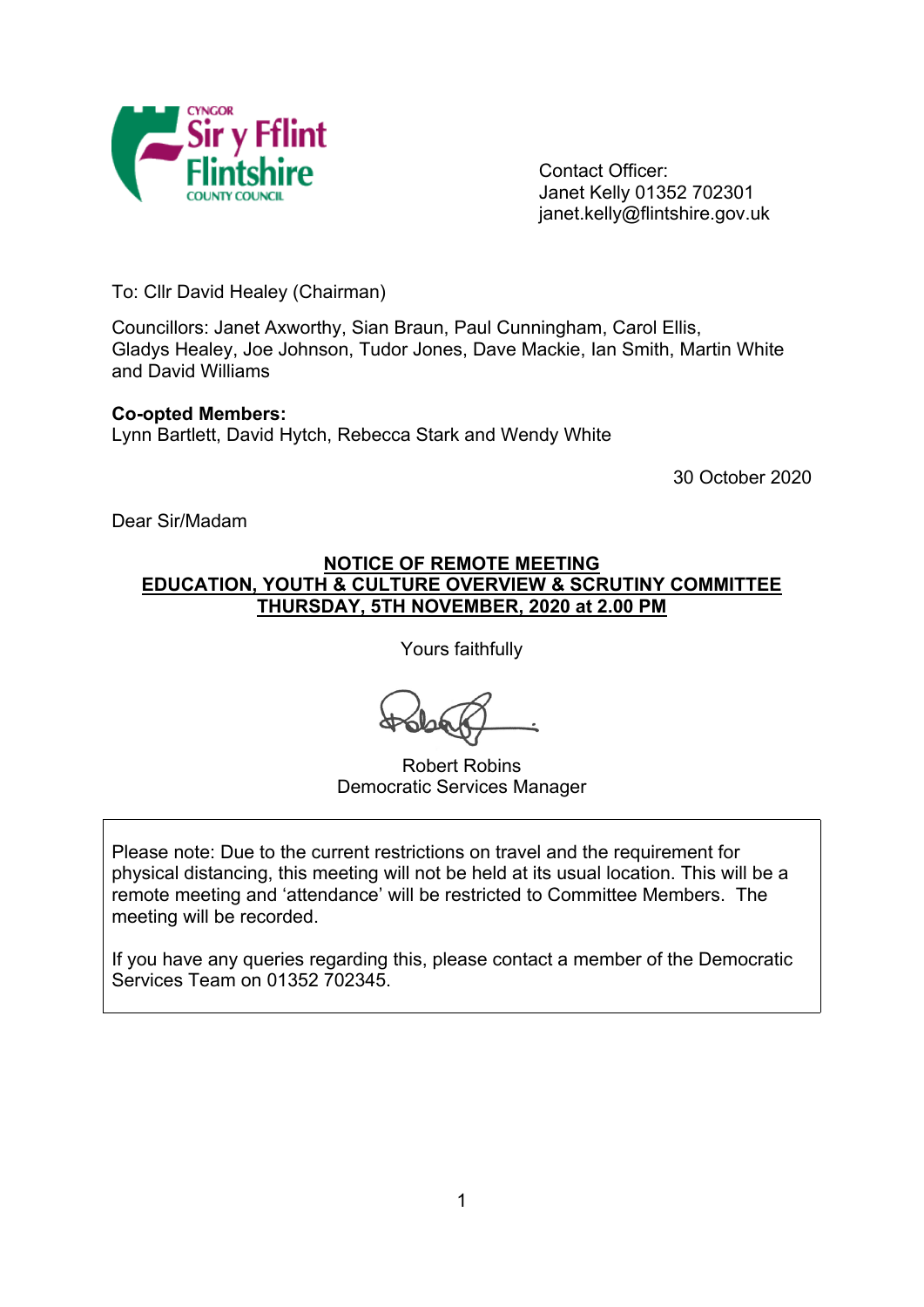## **A G E N D A**

## 1 **APOLOGIES**

**Purpose:** To receive any apologies.

## 2 **DECLARATIONS OF INTEREST (INCLUDING WHIPPING DECLARATIONS)**

**Purpose:** To receive any Declarations and advise Members accordingly.

## 3 **MINUTES** (Pages 5 - 10)

**Purpose:** To confirm as a correct record the minutes of the meeting held on 24 September 2020.

## 4 **EMERGENCY SITUATION BRIEFING (VERBAL)**

**Purpose:** To update on the latest position and the risks and implications for Flintshire and service and business continuity.

#### 5 **FORWARD WORK PROGRAMME AND ACTION TRACKING** (Pages 11 - 22)

Report of Education and Youth Overview & Scrutiny Facilitator

**Purpose:** To consider the Forward Work Programme of the Education Youth & Culture Overview & Scrutiny Committee and to inform the Committee of progress against actions from previous meetings.

## 6 **BUDGET 2021/22 - STAGE 1** (Pages 23 - 46)

Report of Chief Officer (Education and Youth), Chief Executive, Corporate Finance Manager - Leader of the Council and Cabinet Member for Education

**Purpose:** That the Committee review and comment on the Education Youth and Culture cost pressures and overall budget strategy. And advises on any areas of cost efficiency it would like to see explored further.

## 7 **SCHOOL RESERVE BALANCES YEAR ENDING 31 MARCH 2020 AND PROTOCOL FOR SCHOOLS IN FINANCIAL DIFFICULTY** (Pages 47 - 64)

Report of Chief Officer (Education and Youth) - Leader of the Council and Cabinet Member for Education

**Purpose:** To provide the Committee with details of the closing balances held by Flintshire schools at the end of the financial year.